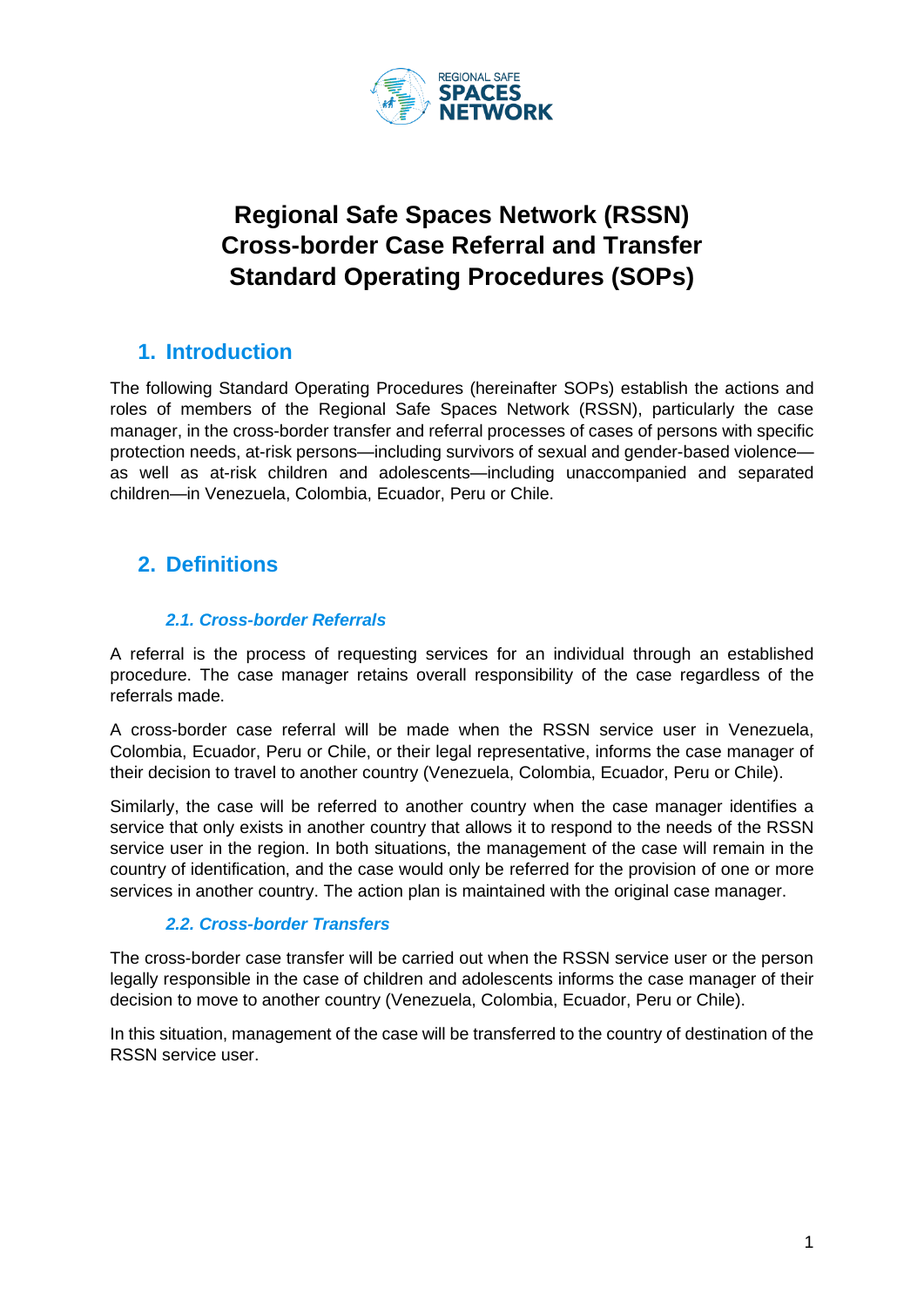

# **3. Procedures**

#### **Cases involving children and adolescents**

Before determining whether a referral or transfer should be made in cases involving children and adolescents, the case manager should carry out a Best Interest Assessment (BIA). A BIA should also be carried out before informing the competent authorities of the case (see the *Need to Know* document that includes information on the duty to report in the respective country). It will also determine whether the case requires a Best Interest Determination (BID, **see annex xx**) by the competent authority. This entire process must comply with local laws in both the country of departure and the country of destination.

For both case transfers and referrals, the case manager in the departure country must carry out the following steps:

- Before sharing information related to the country of destination with the RSSN service user or their legal representative, and having confirmed their decision to move permanently or temporarily to the country of destination, the case manager must request the written informed consent or assent of the RSSN service user or the informed consent of their legal representative, using the required forms (**see annex XX**).
- The RSSN case manager or focal point in the country of departure will identify the RSSN case manager in the country of destination to begin the case and file transfer process to the country of destination. If there is no case manager identified in the destination country, the case manager in the country of departure will contact the national RSSN focal point in the destination country directly.
- The case manager or local RSSN focal point, supported by the national RSSN focal point, will contact the national RSSN focal point in the country of destination to forward the **Case Referral Form** (Annex 1-A), inform them of case details, estimated travel dates and discuss possible risks in the cross-border referral or transfer of the case, as well as share details of available services and any issues related to protection risks during travel or upon arrival in the country of destination.
	- This step is particularly important in cases where the RSSN service user requires travelling but is in need of international protection in the country where they reside and want to return to their country of origin. In this situation, the voluntary repatriation focal point at the local UNHCR office should be contacted to make an assessment and analysis of such a possible durable solution.
- In cross-border case referrals, the case manager will contact the service providing organization in the destination country to obtain confirmation of the availability of the services required by each of the beneficiaries.
- For complicated or high risk cases, the case manager or RSSN focal point should organise a case conference with all those involved in the case, the RSSN focal points at both the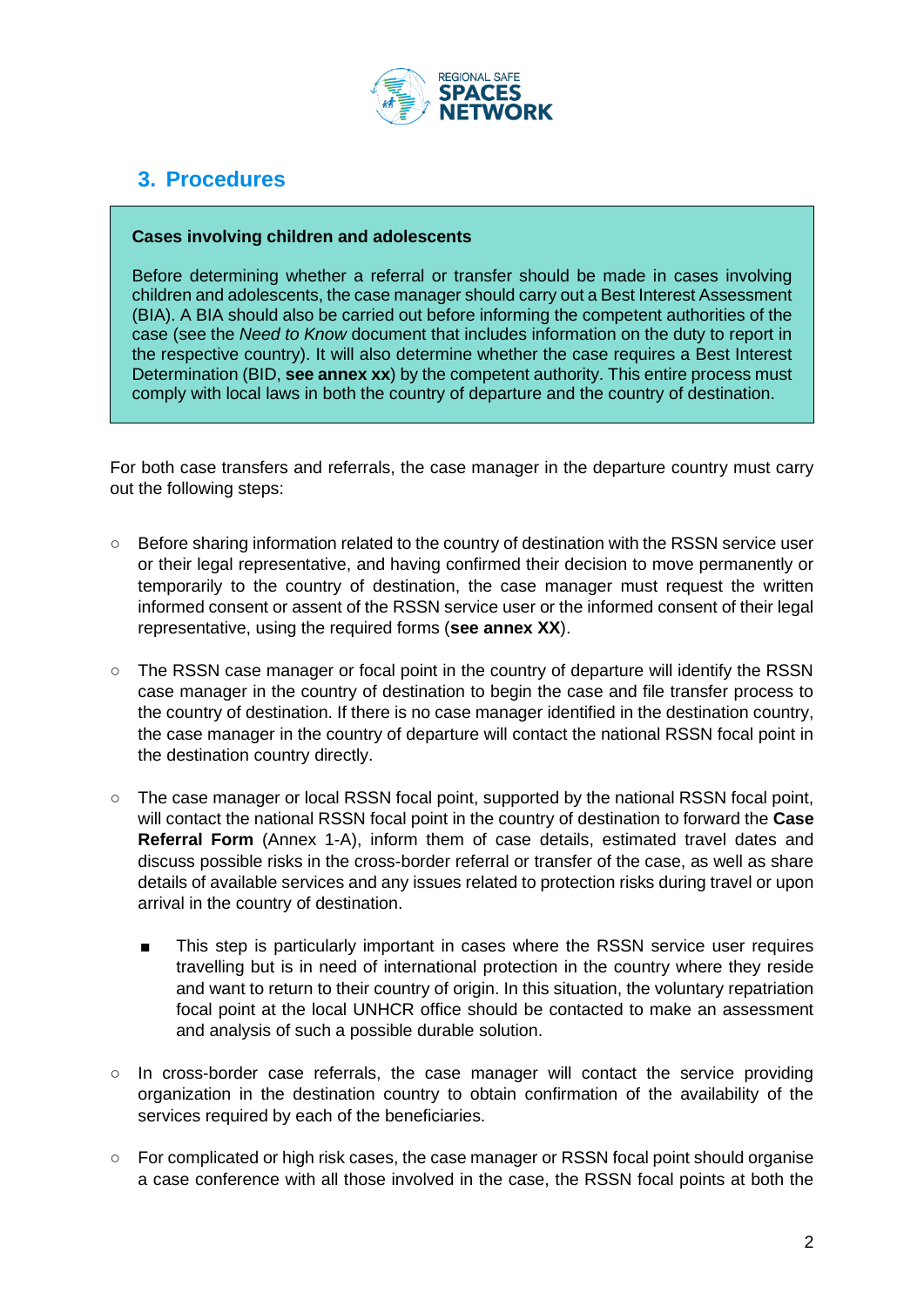

local and national level, and the supervisors of both offices. For additional guidance on risk classification criteria see the national SGBV and Child Protection SOPs. Also refer to the Inter-agency Guidelines for the Management of Gender-Based Violence and the Interagency Guidelines for Case Management and Child Protection.

- With informed written consent or assent of the RSSN service user or their legal representative, the case manager will make the transfer or referral, as deemed appropriate, sending the necessary information about the case by email. Both in case transfers and case referrals, when sending the case information, all documents will be protected by a password generated according to the standard coding system of the RSSN **(see annex xx)**.
- In the case of a **referral**, the case manager will share in a secure manner (passwordprotected) the referral/transfer form **(see annex xx)** and any other information required by the service providing organisation in the destination country, copying both local and national RSSN focal points. Only case managers will have access to the most sensitive case information and password.
- In the case of a **transfer**, the case manager will send in a secure manner (passwordprotected) the referral/transfer form **(see annex xx)** and any other information in the file, including an assessment report and case description, to the case manager in the destination country, copying both local and national RSSN focal points. Only case managers will have access to the most sensitive case information and password.
- The RSSN service user or their legal representative will fill out an evaluation form for the care provided by the RSSN member organisations **(see annex xx)**. The evaluation form will be analysed by the person managing the case.
- The case manager or organization providing the service in the destination country must confirm receipt of the case referral/transfer form or file to the RSSN case manager.
- In the case of a referral, the organization that will provide services in the destination country must have a continuous exchange of information with the RSSN case manager. This can be done verbally, documenting each decision taken, or by email and using a password generated in accordance with the RSSN standard coding system. All actions will be documented through the RSSN service user's action plan and according to the national SOPs.
- Every procedure performed during the cross-border case transfer or referral process will be documented by the RSSN case manager in proGres or using available KoBo forms.
- In case transfers, the RSSN case manager will close the case with the approval of his or her supervisor and prepare an evaluation report and description of each procedure performed and share it with the local and national RSSN focal points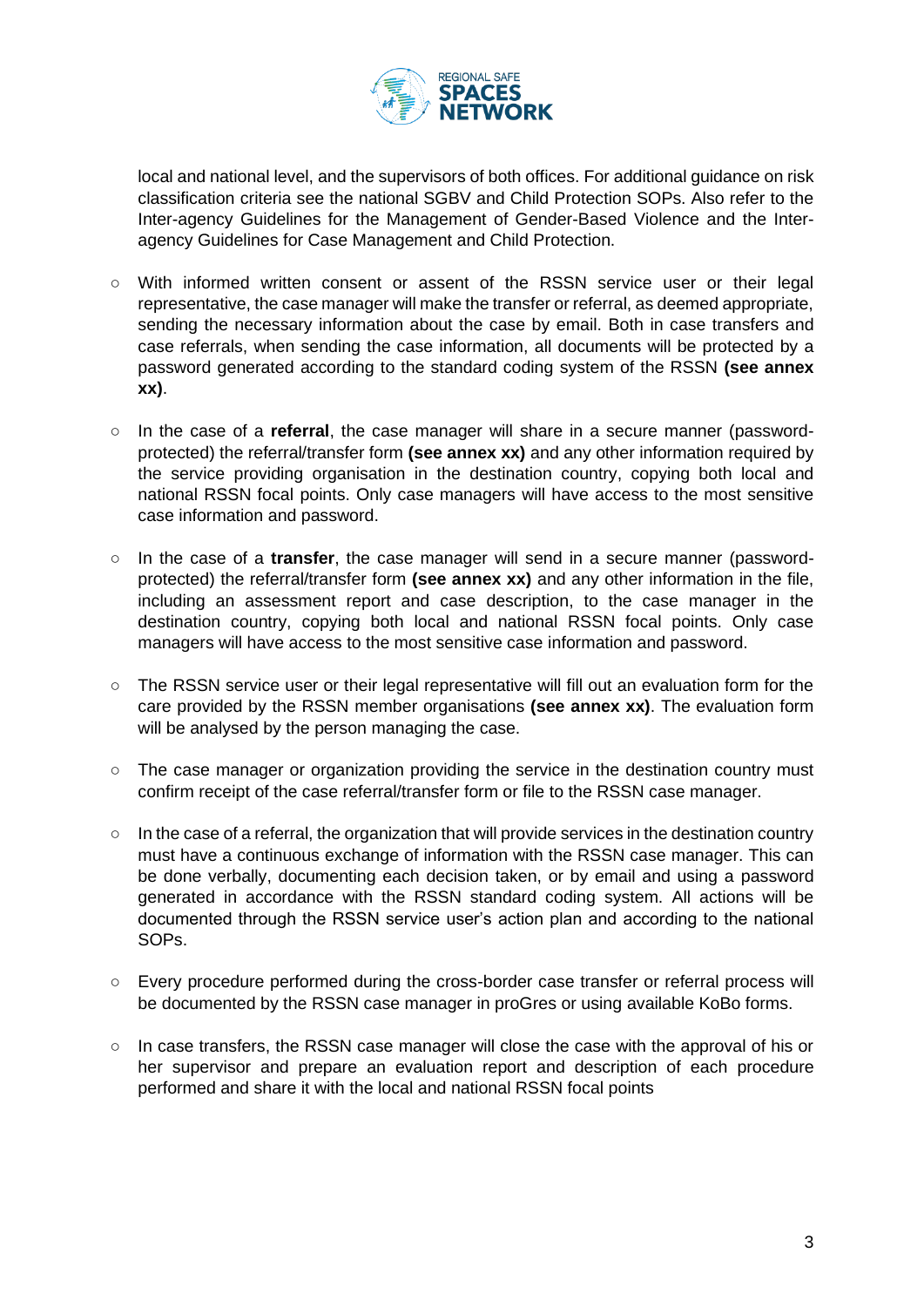

# **4. RSSN Focal Points**

### *4.1. National RSSN Focal Points*

| <b>COUNTRY</b> | <b>NAME AND POSITION</b>                                                                                | <b>CONTACT DETAILS</b>                                              |
|----------------|---------------------------------------------------------------------------------------------------------|---------------------------------------------------------------------|
| Colombia       | <b>Chelsea Sommer</b><br><b>National RSSN Coordinator</b><br><b>Associate Protection Officer (SGBV)</b> | sommer@unhcr.org<br>+57 305 428797                                  |
|                | Saskia Loochkartt (back-up)<br><b>Associate Protection Officer</b><br>(Community Services)              | loochkar@unhcr.org<br>+57 312 4572803                               |
|                | John Alexander Giraldo Lizcano (back-up)<br>Senior Protection Assistant (CP)                            | giraldol@unhcr.org<br>+57 315 3565489                               |
| <b>Ecuador</b> | Sofía Baccichetto<br><b>National RSSN Focal Point</b><br>Senior Protection Assistant (CP)               | bacciche@unhcr.org<br>+593 298 7800<br>Ext. 2414<br>+593991896105   |
|                | César Chérrez (back-up)<br>Senior Protection Assistant (CBP)                                            | cherrez@unhcr.org<br>+593 298 7800<br>Ext. 2405<br>+593 96 952 5420 |
|                | Diego Nardi (back-up)<br><b>Associate Protection Officer (CBP)</b>                                      | nardid@unhcr.org<br>+593 298 7800<br>Ext. 2414<br>+593 98 251 3372  |
| Peru           | <b>Colleen Roberts</b><br><b>National RSSN Focal Point</b><br>Protection Officer (SGBV/CP)              | robertco@unhcr.org<br>+44 77 4522 7595                              |
|                | <b>Emese Kantor</b><br><b>Protection Officer (SGBV)</b>                                                 | kantore@unhcr.org                                                   |
|                | Erica Roig<br>Field Associate (CP)                                                                      | roigtrel@unhcr.org<br>+51 945 734 553                               |
|                | Melissa Gamarra<br><b>Protection Associate (SGBV)</b>                                                   | gamarra@unhcr.org<br>+51 996 187 544                                |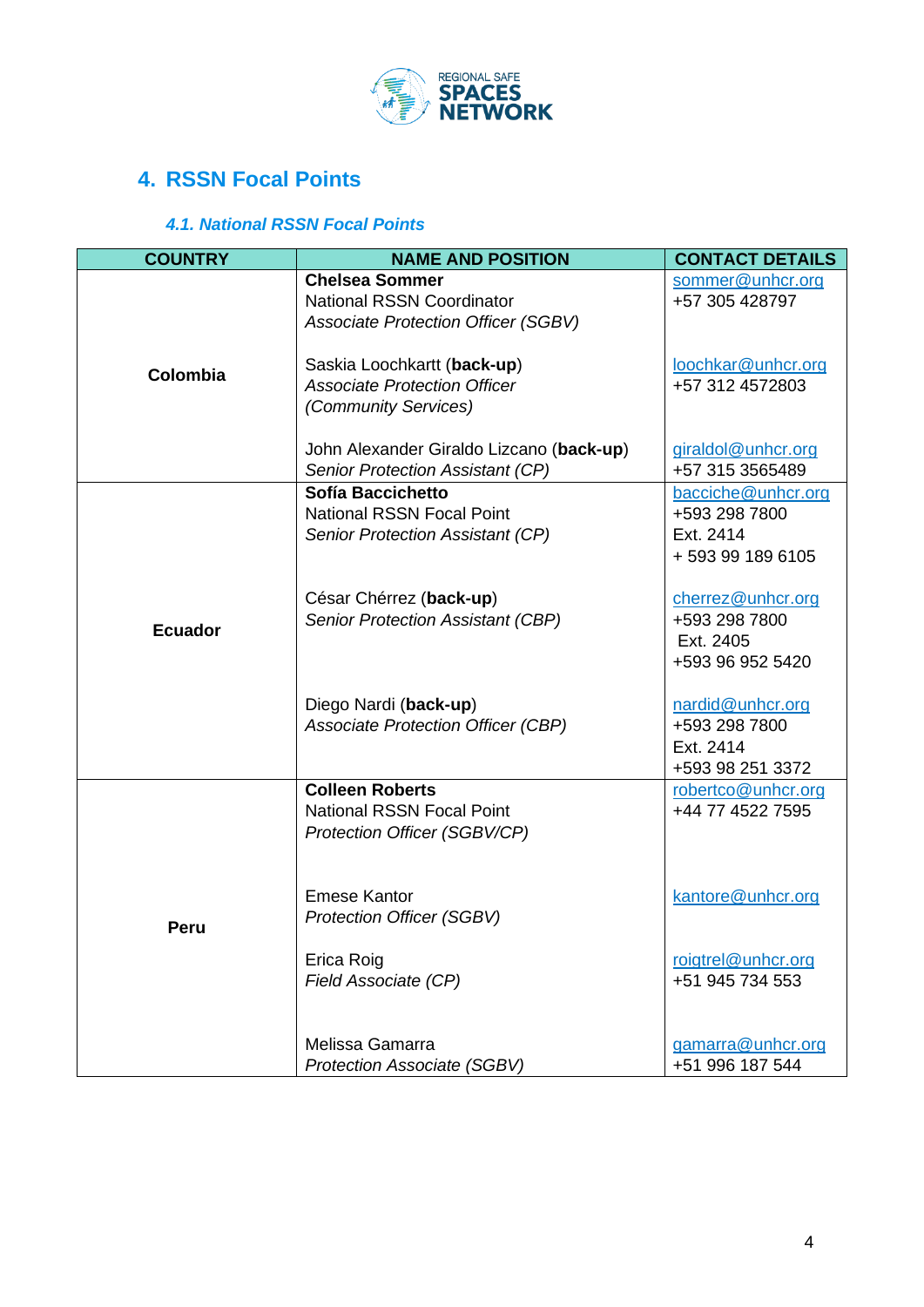

| <b>COUNTRY</b> | <b>NAME AND POSITION</b>                           | <b>CONTACT DETAILS</b>               |
|----------------|----------------------------------------------------|--------------------------------------|
|                | Silvana Lauzán<br><b>National RSSN Focal Point</b> | lauzans@unhcr.org<br>+56 2 2654 1059 |
| <b>Chile</b>   | Senior Protection Associate (SGBV)                 |                                      |
|                | Alena Franken                                      | franken@unhcr.org                    |
|                | Senior Field Assistant (CP)                        | +56 2 2654 1033                      |
|                | <b>Adriana Negry</b>                               | negrylei@unhcr.org                   |
|                | <b>National RSSN Focal Point</b>                   |                                      |
| Venezuela      | Protection Officer (SGBV/CP)                       |                                      |
|                | Luis Zambrano (back-up)                            | zambrano@unhcr.org                   |
|                | <b>Protection Assistant</b>                        |                                      |

### *4.1. Local RSSN Focal Points*

| <b>COUNTRY</b> | <b>CITY</b>   | <b>NAME AND POSITION</b>                                                                                | <b>CONTACT DETAILS</b>                |
|----------------|---------------|---------------------------------------------------------------------------------------------------------|---------------------------------------|
|                |               | <b>Chelsea Sommer</b><br><b>National RSSN Coordinator</b><br><b>Associate Protection Officer (SGBV)</b> | sommer@unhcr.org<br>+57 305 428797    |
| Colombia       | <b>Bogota</b> | Saskia Loochkartt (back-up)<br><b>Associate Protection Officer</b><br>(Community Services)              | loochkar@unhcr.org<br>+57 312 4572803 |
|                |               | John Alexander Giraldo Lizcano (back-up)<br>Senior Protection Assistant (CP)                            | giraldol@unhcr.org<br>+57 315 3565489 |
|                | Cucuta        | <b>María Carolina Arenas</b><br><b>Local RSSN Focal Point</b><br><b>Protection Assistant (SGBV)</b>     | arenas@unhcr.org<br>+57 318 2785942   |
| Colombia       |               | Gustavo Andrade (back-up)<br><b>Field Assistant (CP)</b>                                                | andradeg@unhcr.org<br>+57 321 3801447 |
|                | Arauca        | <b>Eliana Moreno</b><br><b>Local RSSN Focal Point</b><br><b>Protection Assistant (SGBV)</b>             | morenoas@unhcr.org<br>+57 321 4820430 |
|                |               | Abdala Amar (back-up)<br><b>Protection Assistant (CP)</b>                                               | amar@unhcr.org<br>+57 317 2475101     |
|                | Riohacha      | Diana Losada<br><b>Local RSSN Focal Point</b><br><b>Protection Assistant (SGBV)</b>                     | losada@unhcr.org<br>+57 317 8016039   |
|                |               | Tashana Ntuli (back-up)<br><b>Associate Protection Officer (CP)</b>                                     | ntuli@unhcr.org                       |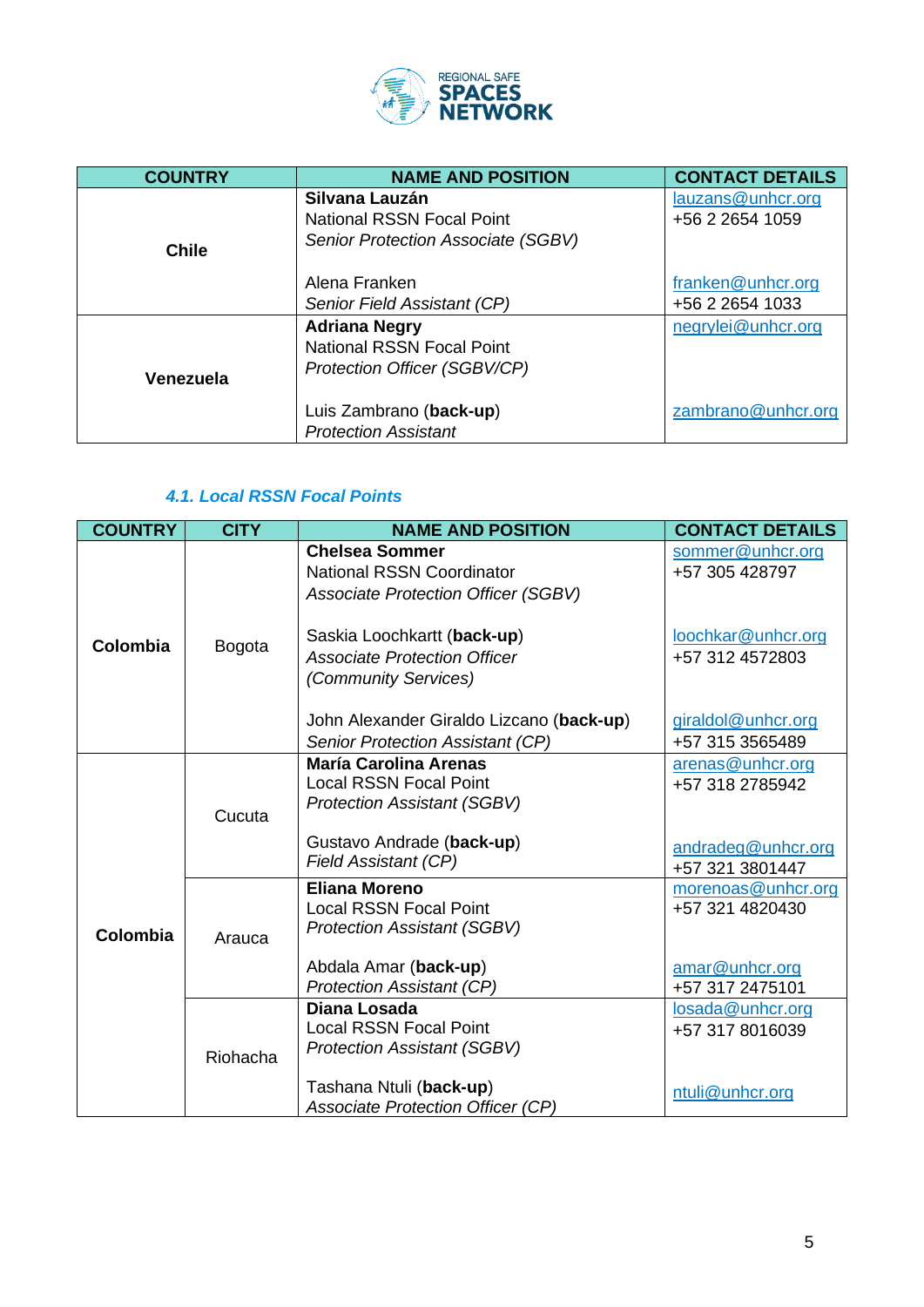

| <b>COUNTRY</b> | <b>CITY</b> | <b>NAME AND POSITION</b>                                     | <b>CONTACT DETAILS</b>                 |
|----------------|-------------|--------------------------------------------------------------|----------------------------------------|
|                |             | Verónica Chapaca                                             | chapaca@unhcr.org                      |
|                | Quito       | <b>Local RSSN Focal Point</b><br><b>Protection Associate</b> | +593 99 894 9805                       |
|                |             | Flor Prado                                                   | pradof@unhcr.org                       |
|                |             | <b>Protection Assistant</b>                                  | +593 98 8197283                        |
|                | Lago Agrio  |                                                              |                                        |
|                |             | Piero Chiara<br><b>Protection Associate</b>                  | chiara@unhcr.org<br>+593 6 2820 212    |
|                |             |                                                              | Ext. 18                                |
|                |             | Diego Yépez                                                  | yepez@unhcr.org                        |
|                |             | <b>Protection Assistant</b>                                  | (+593) 6 2603 434                      |
|                | Ibarra      |                                                              | Ext. 108                               |
|                |             | <b>Rommel Suntaxi</b>                                        | suntaxi@unhcr.org                      |
|                |             | <b>Protection Assistant</b>                                  |                                        |
|                |             | Patricia Rosero                                              | rosero@unhcr.org                       |
| <b>Ecuador</b> |             | <b>Protection Associate</b>                                  | +593 98 1469 585                       |
|                | Tulcan      | Gabriela De La Cueva                                         | delacuev@unhcr.org                     |
|                |             | <b>Protection Assistant</b>                                  | +593 99 6001 574                       |
|                |             | Danilo Valdiviezo                                            | valdivie@unhcr.org                     |
|                |             | <b>Protection Assistant</b>                                  | +593 6 2715 763                        |
|                |             |                                                              | Ext. 123                               |
|                | Esmeraldas  | Fernanda Rodríguez                                           | rodrifer@unhcr.org                     |
|                |             | <b>Protection Assistant</b>                                  | +593 6 2715 763                        |
|                |             |                                                              | Ext. 126                               |
|                |             | Verónica Machuca                                             | machuca@unhcr.org                      |
|                | Guayaquil   | <b>Field Associate</b>                                       | +593 4 268 101                         |
|                |             | Liliana Lozano                                               | Ext. 107                               |
|                | Huaquillas  | <b>Associate Field Officer</b>                               | lozanol@unhcr.org<br>+593 98 058 9915  |
|                |             | Alvaro Asenjo Bascunana                                      | asenjoba@unhcr.org                     |
|                | Cuenca      | <b>Associate Field Officer</b>                               |                                        |
|                | Lima        | <b>Colleen Roberts</b><br><b>National RSSN Focal Point</b>   | robertco@unhcr.org<br>+44 77 4522 7595 |
|                |             | Protection Officer (SGBV/CP)                                 |                                        |
|                |             |                                                              |                                        |
|                |             | <b>Emese Kantor</b>                                          |                                        |
| Peru           |             | <b>Protection Officer (SGBV)</b>                             | kantore@unhcr.org                      |
|                |             | Erica Roig                                                   | roigtrel@unhcr.org                     |
|                |             | Field Associate (CP)                                         | +51 945 734 553                        |
|                |             |                                                              |                                        |
|                |             | Melissa Gamarra                                              | gamarra@unhcr.org                      |
|                |             | <b>Protection Associate (SGBV)</b>                           | +51 996 187 544                        |